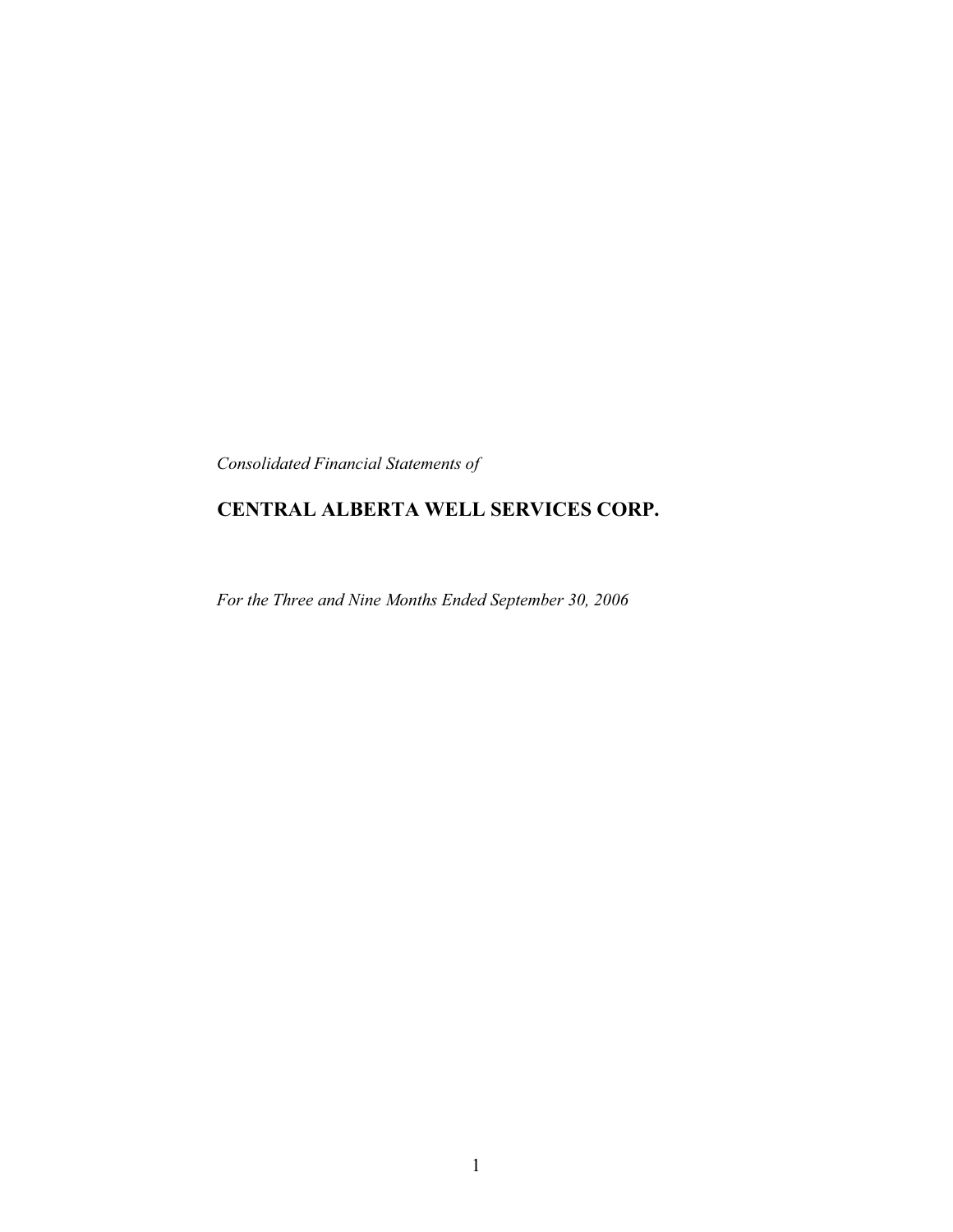# **CENTRAL ALBERTA WELL SERVICES CORP.**

## **Consolidated Balance Sheets**

 **(Unaudited)**

|                                                                           | September 30, 2006 |             | December 31, 2005 |               |
|---------------------------------------------------------------------------|--------------------|-------------|-------------------|---------------|
| <b>ASSETS</b>                                                             |                    |             |                   |               |
| <b>Current assets</b>                                                     |                    |             |                   |               |
| Cash                                                                      | \$                 | 4,183,538   | \$                | 2,644,827     |
| Restricted cash (note 1)                                                  |                    | 5,571,726   |                   |               |
| Accounts receivable                                                       |                    | 12,538,879  |                   | 3,263,105     |
| Shareholder loans                                                         |                    |             |                   | 84,646        |
| Inventory                                                                 |                    | 1,514,365   |                   | 289,630       |
| Prepaids and deposits                                                     |                    | 218,734     |                   | 160,088       |
|                                                                           |                    | 24,027,242  |                   | 6,442,296     |
| <b>Property and equipment</b>                                             |                    | 67,355,000  |                   | 19,962,118    |
| <b>Shareholder loans</b>                                                  |                    | 175,000     |                   | 211,875       |
| <b>Deferred financing costs</b>                                           |                    | 1,317,314   |                   | 38,328        |
| Intangible assets                                                         |                    | 5,324,512   |                   |               |
| Goodwill                                                                  |                    | 10,907,667  |                   | 519,183       |
|                                                                           | \$                 | 109,106,735 | \$                | 27,173,800    |
| <b>LIABILITIES AND SHAREHOLDERS' EQUITY</b><br><b>Current liabilities</b> |                    |             |                   |               |
| Accounts payable and accrued liabilities                                  | \$                 | 7,812,364   | \$                | 3,628,656     |
| Short term debt (note 4)                                                  |                    | 35,000,000  |                   |               |
| Shareholder loans                                                         |                    | 383,758     |                   |               |
| Income taxes payable                                                      |                    | 878,528     |                   |               |
| Current portion of long-term debt (note 5)                                |                    | 3,259,976   |                   |               |
|                                                                           |                    | 47,334,626  |                   | 3,628,656     |
| <b>Future income taxes</b>                                                |                    | 2,349,000   |                   |               |
| Long-term debt (note 5)                                                   |                    | 13,677,635  |                   | 4,950,000     |
|                                                                           |                    | 63,361,261  |                   | 8,578,656     |
| <b>SHAREHOLDERS' EQUITY</b>                                               |                    |             |                   |               |
| Share capital (note 6)                                                    |                    | 47,554,446  |                   | 21,172,024    |
| Contributed surplus (note 6 (c) and (d))                                  |                    | 1,782,505   |                   | 538,829       |
| <b>Deficit</b>                                                            |                    | (3,591,477) |                   | (3, 115, 709) |
|                                                                           |                    | 45,745,474  |                   | 18,595,144    |
| <b>Subsequent event (note 9)</b>                                          |                    |             |                   |               |
|                                                                           | \$                 | 109,106,735 | \$                | 27,173,800    |

**See accompanying notes to financial statements.**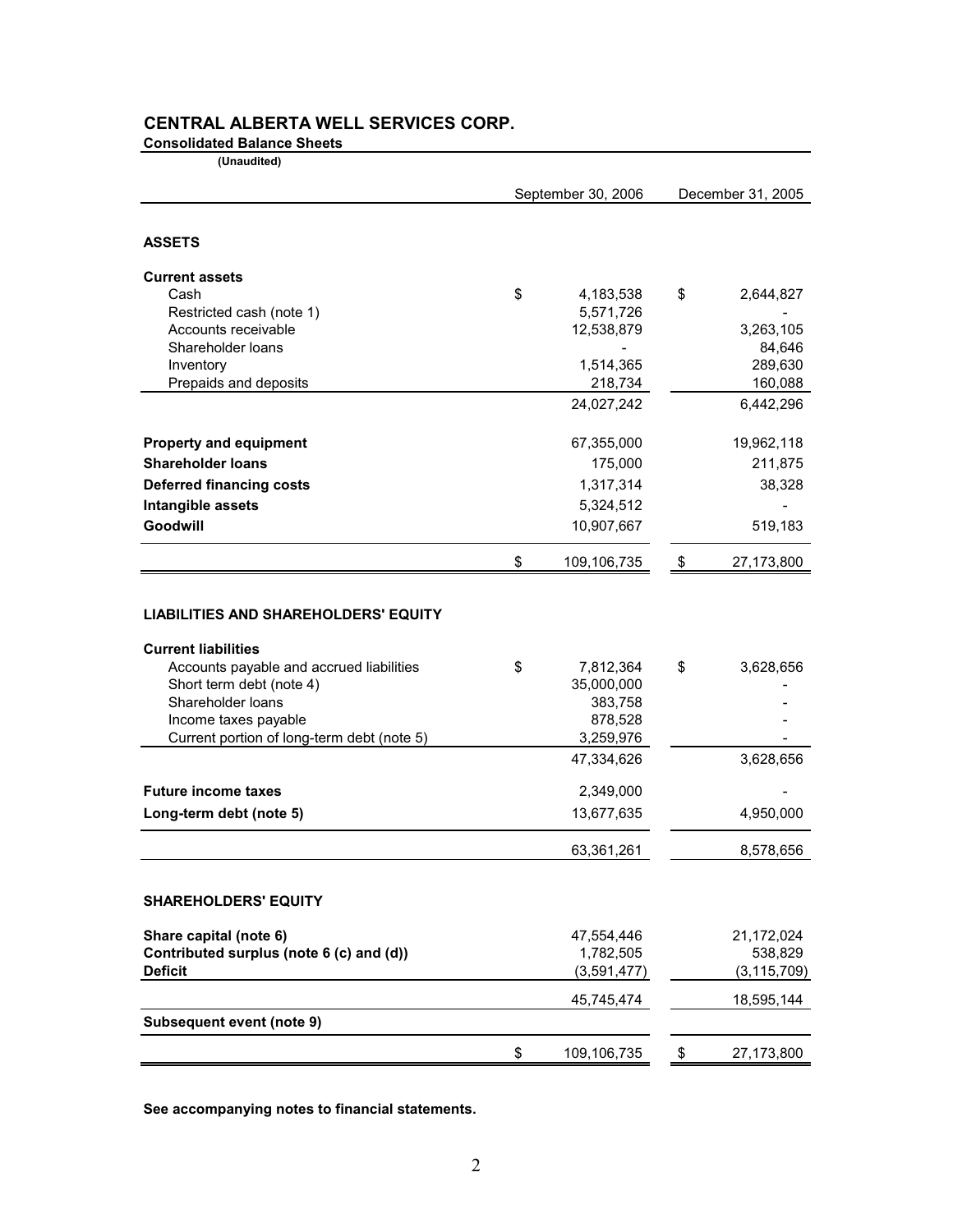## **CENTRAL ALBERTA WELL SERVICE CORP.**

**Consolidated Statements Of Income (Loss) and Deficit (unaudited)** 

|                                                        | <b>Three Months Ended</b> |    | Nine Months Ended  |    | Seven Months Ended |    |                    |
|--------------------------------------------------------|---------------------------|----|--------------------|----|--------------------|----|--------------------|
|                                                        | September 30, 2006        |    | September 30, 2005 |    | September 30, 2006 |    | September 30, 2005 |
|                                                        |                           |    |                    |    |                    |    |                    |
| <b>REVENUE</b>                                         | \$<br>13,289,105          | \$ | 552,068            | \$ | 25,855,698         | \$ | 1,030,460          |
| <b>OPERATING COSTS</b>                                 | 7,908,146                 |    | 362,207            |    | 15,317,437         |    | 784,837            |
|                                                        | 5,380,959                 |    | 189,861            |    | 10,538,261         |    | 245,623            |
| <b>OTHER EXPENSES</b>                                  |                           |    |                    |    |                    |    |                    |
| General and administrative                             | 1,294,871                 |    | 537,161            |    | 3,680,141          |    | 1,099,206          |
| Stock based compensation                               | 261,872                   |    | 128,312            |    | 1,266,007          |    | 128,312            |
| Interest                                               | 786,669                   |    | 633.612            |    | 1,541,658          |    | 1,052,395          |
| Depreciation and amortization                          | 2,046,070                 |    | 78,342             |    | 4,599,994          |    | 200,240            |
|                                                        | 4,389,482                 |    | 1,377,427          |    | 11,087,800         |    | 2,480,153          |
|                                                        |                           |    |                    |    |                    |    |                    |
| <b>NET INCOME (LOSS) BEFORE</b><br><b>INCOME TAXES</b> | 991,477                   |    | (1, 187, 566)      |    | (549, 539)         |    | (2, 234, 530)      |
|                                                        |                           |    |                    |    |                    |    |                    |
| <b>INCOME TAXES</b>                                    |                           |    |                    |    |                    |    |                    |
| Current                                                | 257,726                   |    |                    |    | 98,229             |    |                    |
| Future (reduction)                                     | 551,000                   |    |                    |    | (172,000)          |    |                    |
|                                                        | 808,726                   |    |                    |    | (73, 771)          |    |                    |
| <b>NET INCOME (LOSS)</b>                               | 182,751                   |    | (1, 187, 566)      |    | (475, 768)         |    | (2, 234, 530)      |
| DEFICIT, BEGINNING OF PERIOD                           | (3,774,228)               |    | (1, 294, 401)      |    | (3, 115, 709)      |    | (247, 437)         |
|                                                        |                           |    |                    |    |                    |    |                    |
| <b>DEFICIT, END OF PERIOD</b>                          | \$<br>(3,591,477)         | \$ | (2,481,967)        | \$ | (3,591,477)        | \$ | (2,481,967)        |
|                                                        |                           |    |                    |    |                    |    |                    |
| <b>INCOME (LOSS) PER SHARE</b>                         |                           |    |                    |    |                    |    |                    |
| Basic and Diluted (note 6 (e))                         | \$<br>0.00                | \$ | (0.26)             | \$ | (0.01)             | \$ | (0.65)             |

**See accompanying notes to financial statements.**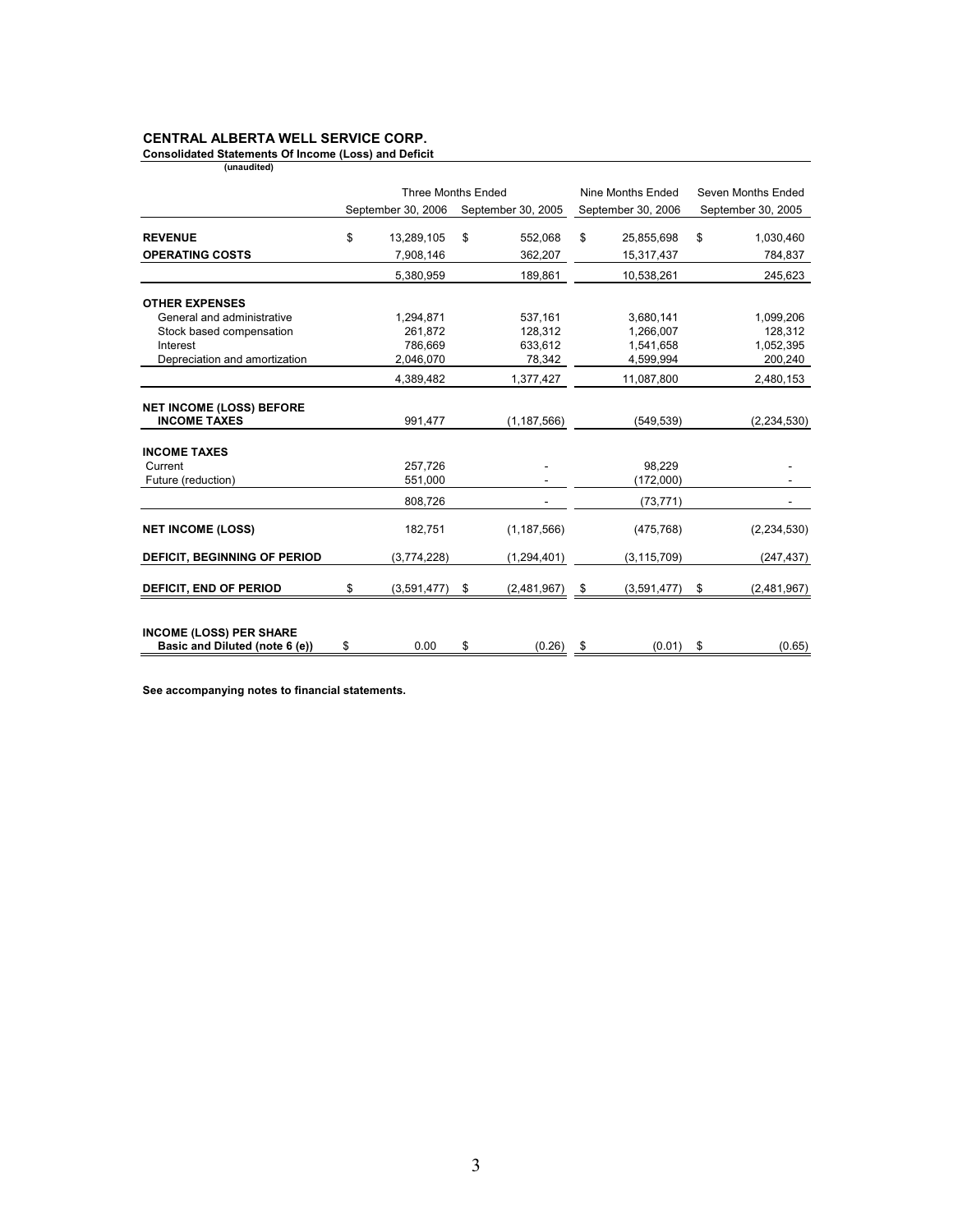#### **CENTRAL ALBERTA WELL SERVICES CORP.**

**Consolidated Statement of Cash Flows**

| (unaudited)                                           |                         | <b>Three Months Ended</b> | Nine Months Ended     | Seven Months Ended        |
|-------------------------------------------------------|-------------------------|---------------------------|-----------------------|---------------------------|
|                                                       | September 30, 2006      | September 30, 2005        | September 30, 2006    | September 30, 2005        |
| <b>CASH PROVIDED BY (USED IN):</b>                    |                         |                           |                       |                           |
| <b>OPERATING:</b>                                     |                         |                           |                       |                           |
| Net Income (loss)                                     | \$<br>182.751           | \$<br>(1, 187, 566)       | \$<br>(475, 768)      | \$<br>(2, 234, 530)       |
| Items not affecting cash:<br>Stock based compensation | 261.872                 | 128,312                   | 1,266,007             | 128,312                   |
| Interest                                              | (3,684)                 | 225,453                   | (11, 532)             | 377,720                   |
| Loss on disposal of assets                            |                         | $\overline{a}$            | 24,547                |                           |
| Future income taxes (reduction)                       | 551,000                 | $\overline{a}$            | (172,000)             |                           |
| Depreciation and amortization                         | 2,046,070               | 78,342                    | 4,599,994             | 200,240                   |
| Funds from operations                                 | 3.038.009               | (755, 459)                | 5.231.248             | (1,528,258)               |
| Change in non-cash working capital                    | (1,627,088)             | 8,572                     | (1,057,363)           | (203)                     |
|                                                       | 1,410,921               | (746, 887)                | 4,173,885             | (1,528,461)               |
|                                                       |                         |                           |                       |                           |
| <b>INVESTING:</b>                                     |                         |                           |                       |                           |
| Business acquisitions (note 3)                        | 378,483                 | (108, 528)                | (4, 285, 569)         | (2,819,711)               |
| Purchase of property and equipment                    | (6,476,954)             | (2,780,272)               | (35,814,913)          | (9,659,836)               |
| Proceeds on sale of property and equipment            |                         |                           | 23,004                |                           |
| Restricted cash                                       | (5, 166, 085)           |                           | (5,571,726)           |                           |
| Change in non-cash working capital                    | 504,200                 |                           | (1,887,549)           |                           |
|                                                       | (10, 760, 356)          | (2,888,800)               | (47, 536, 753)        | (12, 479, 547)            |
| <b>FINANCING:</b>                                     |                         |                           |                       |                           |
| Issuance of long-term debt                            |                         |                           | 8,050,000             |                           |
| Repayment of long-term debt                           | (248, 928)              |                           | (1, 281, 598)         |                           |
| Increase of short-term debt                           | 14,000,000              |                           | 35,000,000            |                           |
| Issuance of common shares                             |                         | 2.100.000                 | 5,126,002             | 3.918.750                 |
| Share issue costs                                     |                         | (212, 885)                | (277, 204)            | (243, 775)                |
| Issue of convertible debentures                       |                         |                           |                       | 18,504,900                |
| Deferred financing costs<br>Shareholder loans         | (1, 123, 078)<br>12,083 |                           | (1,736,708)<br>21,087 | (1,205,824)<br>(291, 250) |
|                                                       | 12,640,077              | 1,887,115                 | 44,901,579            | 20,682,801                |
|                                                       |                         |                           |                       |                           |
| <b>INCREASE (DECREASE) IN CASH</b>                    | 3,290,642               | (1,748,572)               | 1,538,711             | 6,674,793                 |
| <b>CASH, BEGINNING OF PERIOD</b>                      | 892,896                 | 8,423,365                 | 2,644,827             |                           |
| <b>CASH, END OF PERIOD</b>                            | \$<br>4,183,538         | \$<br>6,674,793           | \$<br>4,183,538       | \$<br>6.674.793           |
| See accompanying notes to financial statements.       |                         |                           |                       |                           |

#### **SUPPLEMENTARY INFORMATION**

| Interest paid<br>Interest received         | 794.280<br>11.943 | 465.597<br>57.437                  | 1.577.219<br>53.842 | 747.298<br>72.622 |
|--------------------------------------------|-------------------|------------------------------------|---------------------|-------------------|
| Income taxes paid<br>Income taxes refunded | 132.783<br>-      | $\sim$<br>$\overline{\phantom{a}}$ | 132.783<br>-        | -<br>-            |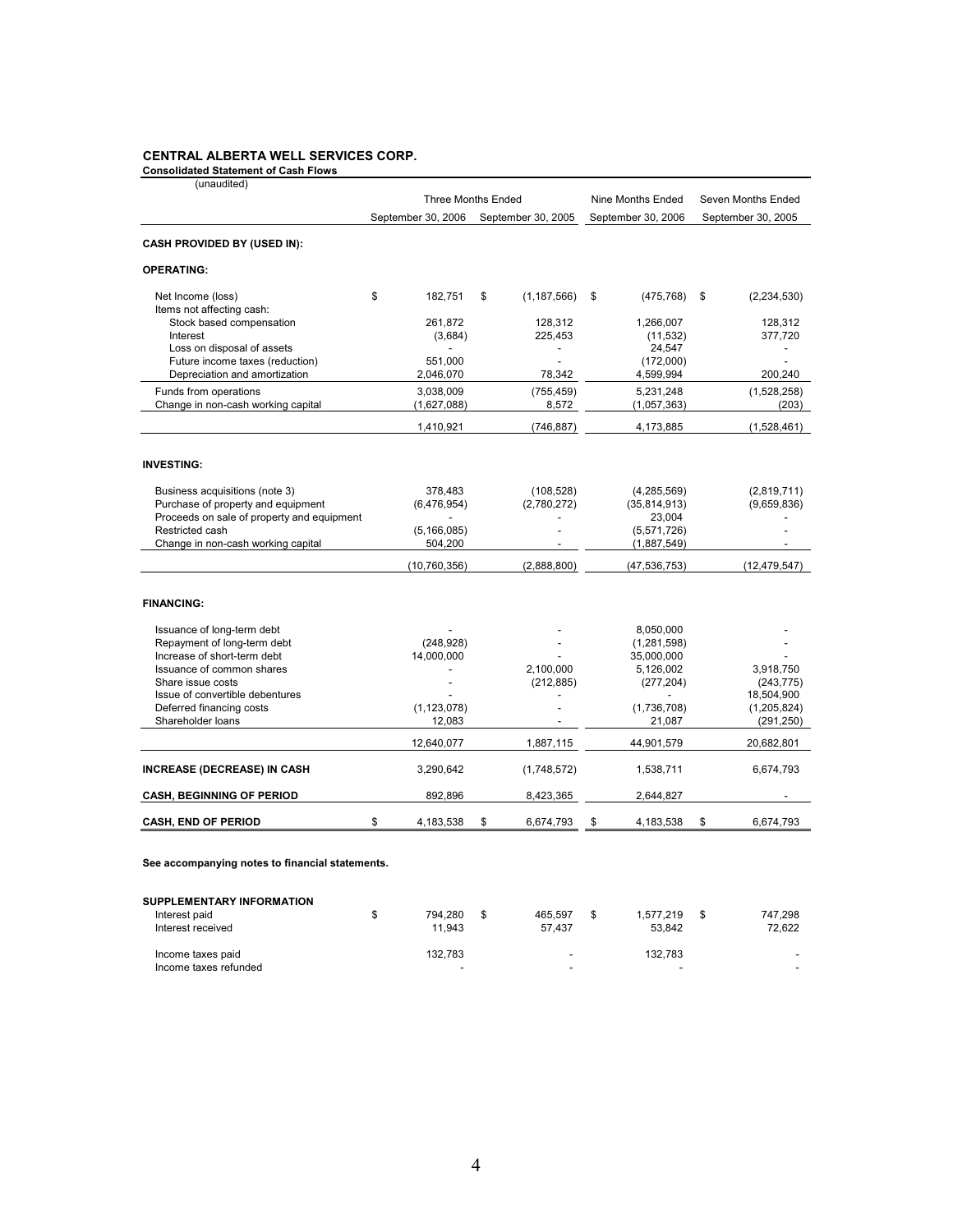#### **1. Accounting policies**

The interim consolidated financial statements should be read in conjunction with the annual financial statements for the year ended December 31, 2005 as the interim statements do not contain all of the disclosures required for annual statements. The interim financial statements have been prepared in accordance with generally accepted accounting principles following the same accounting policies and methods of application as the annual financial statements for the year ended December 31, 2005, with the exception of the following policy regarding Restricted Cash.

**Restricted Cash:** Certain cash balances are restricted as they relate to cash collateralization of bank guarantees for the payroll electronic funds transfer program and short term loan advances related to equipment that was not received as of the balance sheet date. These funds are not available for general corporate usage and have been separately disclosed.

On March 31, 2006, Central Alberta Well Services Corp. ("Company") acquired 100% of the issued and outstanding shares of SSI Special Services Inc. ("SSI"), Precise Energy Services Ltd. ("Precise") and 1080104 Alberta Ltd, operating as Vertical Rentals ("Vertical"). The interim consolidated financial statements include the financial position of Central Alberta Well Services Corp. and its subsidiaries.

## **2. Seasonality of operations**

The Company's operations are located in Western Canada. The ability to move heavy equipment safely and efficiently in western Canadian oil and natural gas fields is dependent on weather conditions. Activity levels during the first quarter are typically the most robust as the frost creates a stable ground mass that allows for easy access to well sites and easier service rig movement. The second quarter is traditionally the slowest due to road bans during spring break-up. When winter's frost leaves the ground, it renders many secondary roads incapable of supporting the weight of heavy equipment until they have thoroughly dried out. Road bans during this time restrict service rig and support equipment access to well sites. The third quarter has more activity as the summer months are typically drier than the second quarter. The fourth quarter is again quite active as winter temperatures freeze the ground once more, maximizing site access. However, there may be a temporary halt to operations in extreme cold weather when the temperature falls below -35C.

#### **3. Business acquisitions**

## **a) SSI Special Services Inc. ("SSI")**

On March 31, 2006, the Company acquired 100% of the issued and outstanding shares of SSI and certain shareholder loan balances for total consideration of \$18.3 million, excluding transaction costs, including \$4.0 million and the issuance of 8.0 million shares of the Company from treasury. SSI provides nitrogen and snubbing services to oil and gas companies operating in Western Canada and has been in operation since 1997.

#### **b) Precise Energy Services Ltd. ("Precise")**

On March 31, 2006, the Company acquired 100% of the issued and outstanding shares of Precise for a purchase price of \$4.8 million, excluding transaction costs, by the issuance of 2.5 million shares of the Company from treasury. Precise provides well testing services to resource companies operating in Western Canada.

#### **c) 1080104 Alberta Ltd. ("Vertical")**

On March 31, 2006, the Company acquired 100% of the issued and outstanding shares of Vertical for a purchase price of \$2.3 million, excluding transaction costs, by the issuance of 1.2 million shares of the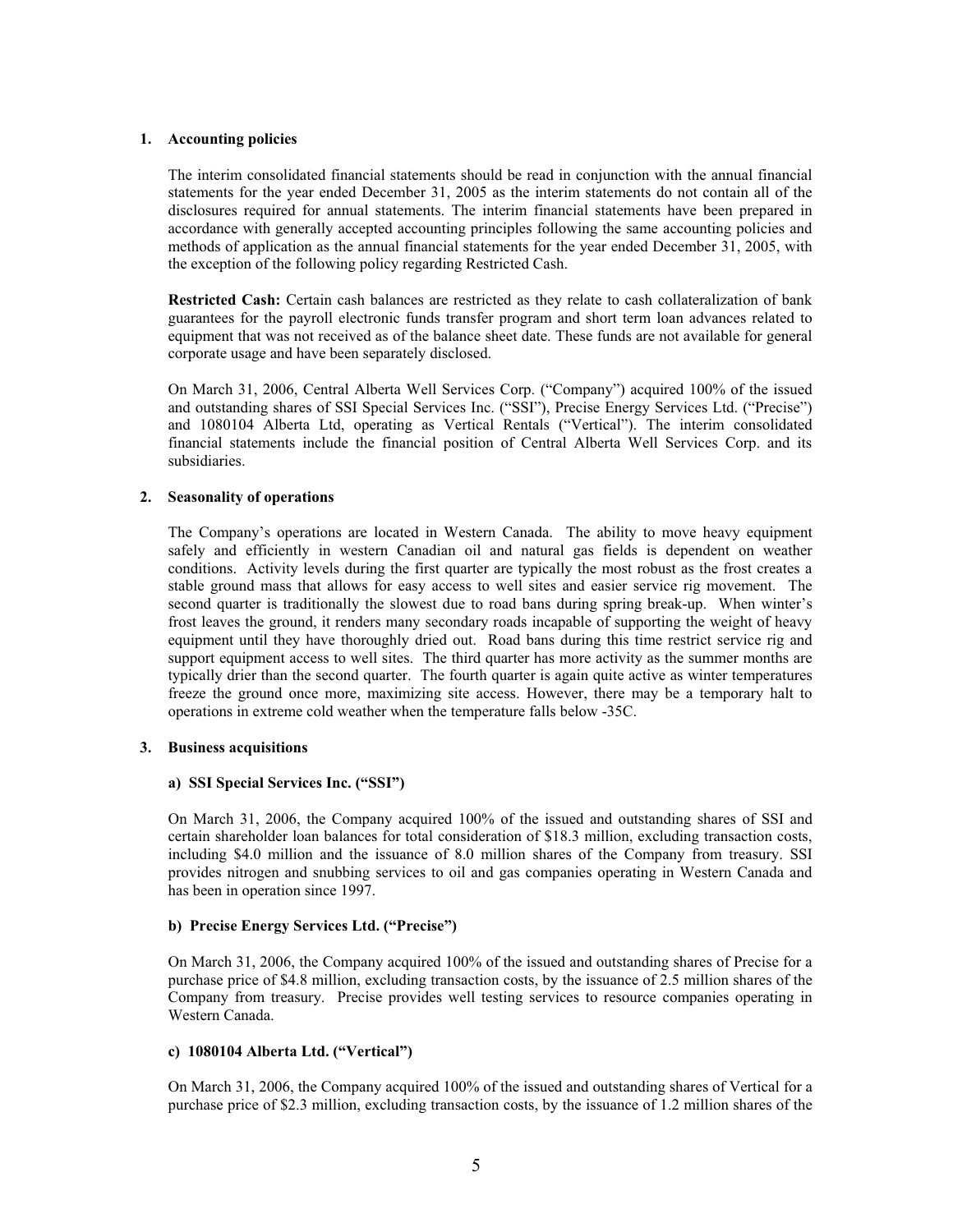Company from treasury. Vertical has a fleet of rental equipment that it provides to oil and gas customers in Western Canada.

These transactions have been accounted for by the purchase method. These acquisitions closed March 31, 2006. Details of the acquisitions, as amended to reflect the values ascribed, are as follows:

|                           | <b>SSI</b> | Precise   | <b>Vertical</b> | <b>Total</b> |
|---------------------------|------------|-----------|-----------------|--------------|
|                           |            |           |                 |              |
| Assets:                   |            |           |                 |              |
| Working capital items (*) | 1,273,210  | 283,862   | 503,260         | 2,060,332    |
| Property and equipment    | 11,441,304 | 2,825,000 | 1,200,000       | 15,466,304   |
| Intangible assets         | 5,626,000  |           |                 | 5,626,000    |
| Goodwill                  | 6,441,301  | 3,052,500 | 894,683         | 10,388,484   |
|                           | 24,781,815 | 6,161,362 | 2,597,943       | 33,541,120   |
| Assumed liabilities:      |            |           |                 |              |
| Due to parent             | 4,050      |           |                 | 4,050        |
| Long term debt            | 4,284,671  | 896,369   | 38,169          | 5,219,209    |
| Future income taxes       | 1,926,000  | 431,000   | 257,000         | 2,614,000    |
|                           | 6,214,721  | 1,327,369 | 295,169         | 7,837,259    |
| Net assets acquired       | 18,567,094 | 4,833,993 | 2,302,774       | 25,703,861   |
|                           |            |           |                 |              |
| Cash consideration        | 4,000,000  |           |                 | 4,000,000    |
| Acquisition costs         | 247,094    | 20,501    | 17,974          | 285,569      |
| Non cash consideration    | 14,320,000 | 4,813,492 | 2,284,800       | 21,418,292   |
| Total consideration       | 18,567,094 | 4,833,993 | 2,302,774       | 25,703,861   |

(\*): Includes cash of \$298,617 acquired on Vertical acquisition

### **4. Short-term debt**

|                                                                                                                                                                                                                                                   | As at<br>September 30, 2006 | As at<br>December 31, 2005 |
|---------------------------------------------------------------------------------------------------------------------------------------------------------------------------------------------------------------------------------------------------|-----------------------------|----------------------------|
| Credit facility for \$35 million at interest rate of bank<br>prime rate plus 3.00%, maturing April 30, 2007,<br>monthly payments of interest only until maturity,<br>secured by a second charge on equipment and a<br>general security agreement. | \$35,000,000                |                            |
| Facility was to mature September 29, 2006 but prior<br>to maturity the Company negotiated with the lender<br>to extend to April 30, 2007 and expand from \$21                                                                                     |                             |                            |

**5. Long-term debt**

million to \$35 million.

|                                                                                                                                                                                                                                                                                                                | As at<br>September 30, 2006 | As at<br>December 31, 2005 |
|----------------------------------------------------------------------------------------------------------------------------------------------------------------------------------------------------------------------------------------------------------------------------------------------------------------|-----------------------------|----------------------------|
| Credit facility for \$13 million at interest rates based<br>on Government of Canada bond yield plus 3.2%,<br>monthly payments of interest only to December 31,<br>2006 followed by 48 equal payments of principal and<br>interest, secured by a first charge on equipment and a<br>general security agreement. | 13,000,000                  | 4,950,000                  |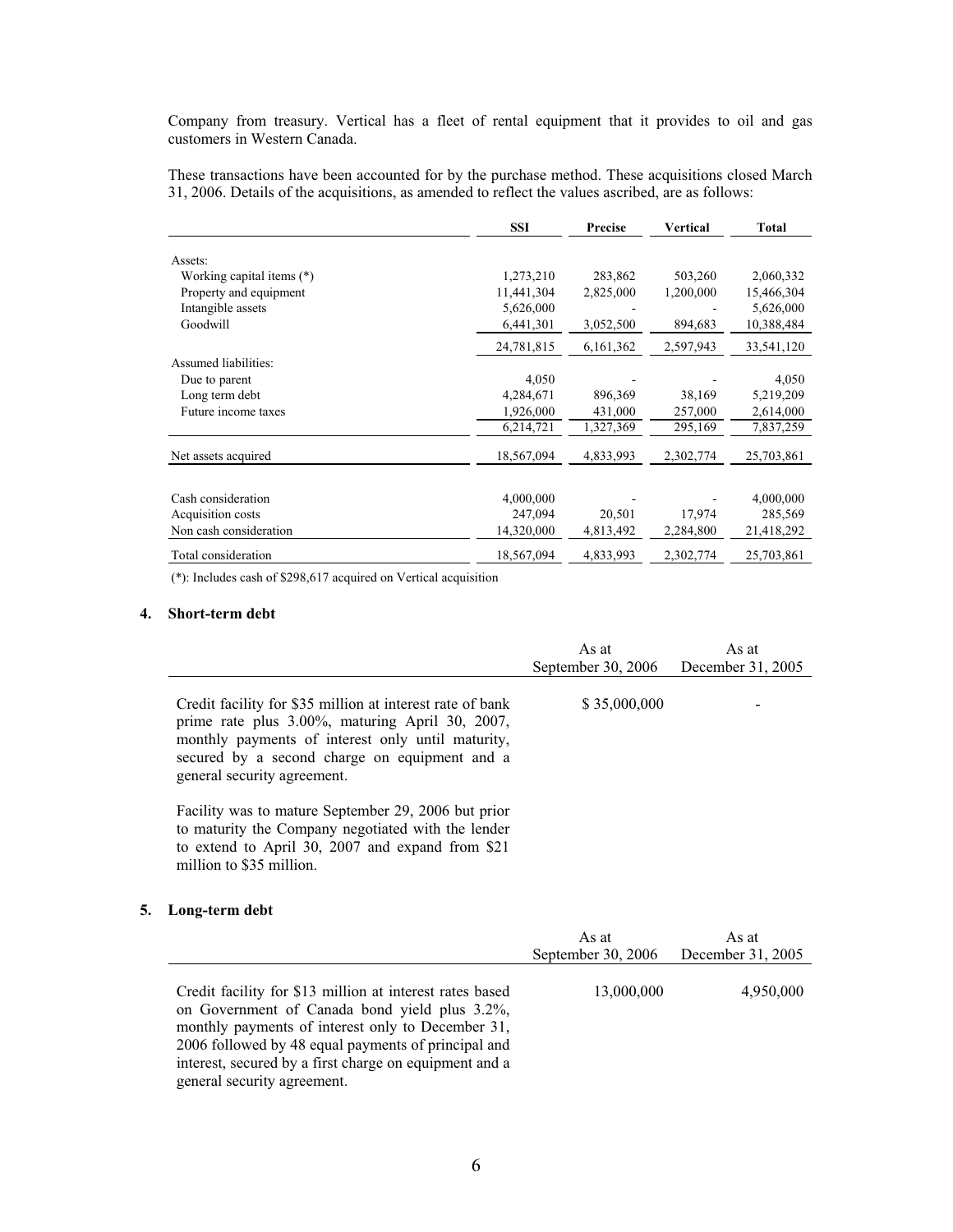| Term loans with interest at fixed interest rates from<br>$2.9\%$ to 11.0%, maturing at various dates from<br>October 2006 to February 2011, monthly payments<br>of principal and interest of \$87,329, secured by<br>charges over specific equipment. | 2,771,136    |                 |
|-------------------------------------------------------------------------------------------------------------------------------------------------------------------------------------------------------------------------------------------------------|--------------|-----------------|
| Equipment loans bearing interest at bank prime rate<br>plus 1.25%, monthly payments of \$18,403 per<br>month, maturing at various dates from September<br>2009 to October 2010.                                                                       | 741,975      |                 |
| Unsecured loans with no fixed terms of repayment,<br>incurring interest at 10% per annum, payable<br>monthly.                                                                                                                                         | 400,000      |                 |
| Unsecured, interest-free loan from Government of<br>Canada related to a patent and repayable upon<br>commercial application of the patent.                                                                                                            | 24,500       |                 |
| Total debt                                                                                                                                                                                                                                            | 16,937,611   | 4,950,000       |
| Less current portion                                                                                                                                                                                                                                  | 3,259,976    |                 |
|                                                                                                                                                                                                                                                       | \$13,677,635 | \$<br>4,950,000 |

At September 30, 2006, estimated principal repayments for each of the next five years are as follows:

| 2007       | \$<br>3,259,976  |
|------------|------------------|
| 2008       | 4,072,843        |
| 2009       | 4, 141, 947      |
| 2010       | 4,209,230        |
| 2011       | 717,509          |
| Thereafter | 536,106          |
|            | \$<br>16,937,611 |

# **6. Share capital**

a) Authorized:

Unlimited number of common shares

b) Issued:

|                                                 | Number     |   | Amount     |
|-------------------------------------------------|------------|---|------------|
|                                                 |            |   |            |
| Balance at January 1, 2006                      | 27,080,138 | S | 21,172,024 |
| Issued on private placement                     | 2.904.400  |   | 5,082,704  |
| Issued on exercise of options                   | 35,000     |   | 60,851     |
| Issued on SSI acquisition (Note 3)              | 8,000,000  |   | 14,320,000 |
| Issued on Precise acquisition (Note 3)          | 2,507,027  |   | 4,813,492  |
| Issued on Vertical acquisition (Note 3)         | 1,190,000  |   | 2,284,800  |
| Share issue costs (net of tax - \$93,000)       |            |   | (184, 204) |
| Balance at March 31, 2006                       | 41,716,565 |   | 47,549,667 |
| Issued on exercise of options                   | 1,667      |   | 4,779      |
|                                                 |            |   |            |
| Balance at June 30, 2006 and September 30, 2006 | 41.718.232 |   | 47.554.446 |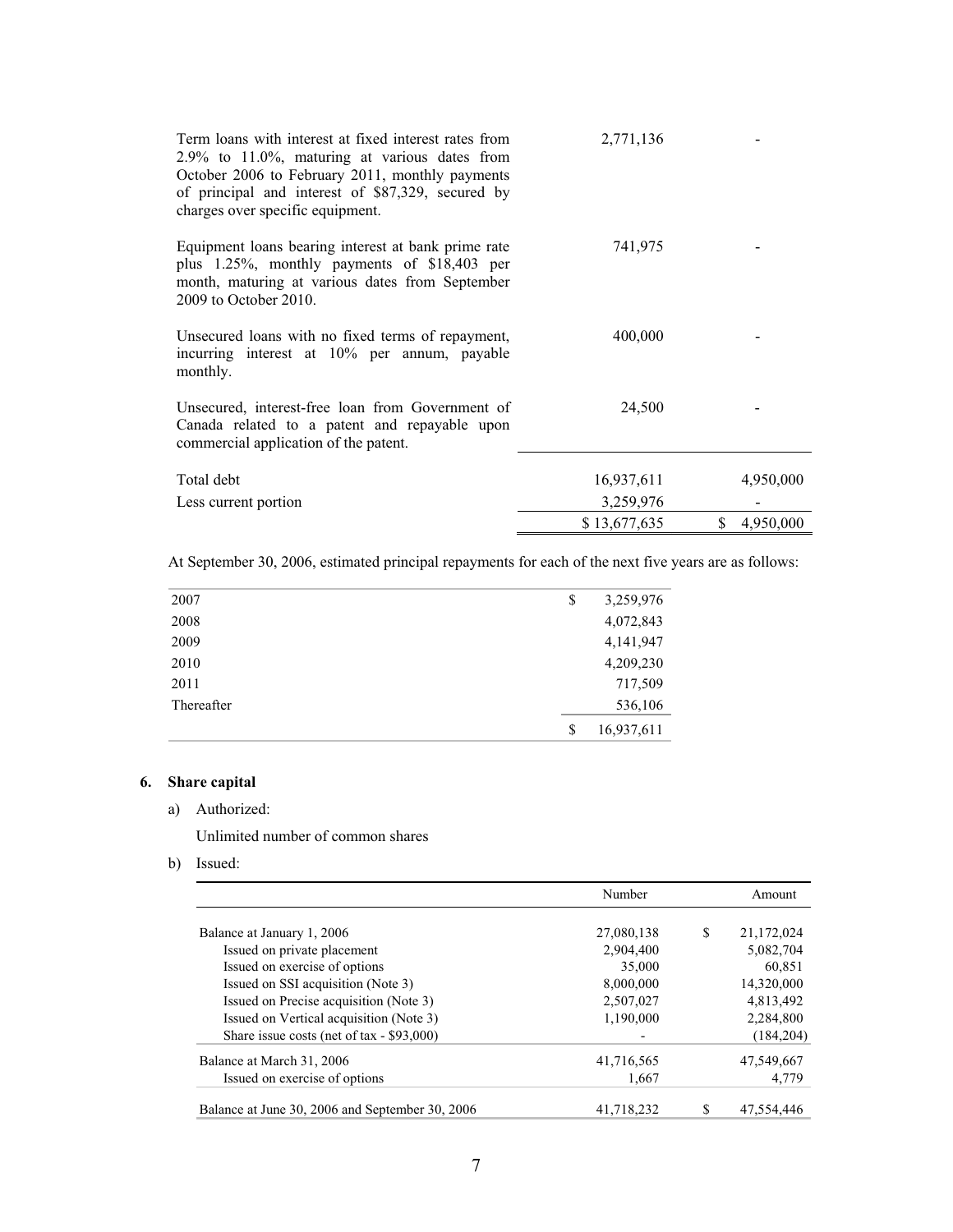During February 2006, the Company completed a private placement of 2,904,400 shares at \$1.75 per share for gross proceeds of \$5,082,704. Related costs of \$247,204, less income tax of \$82,935, were recorded as share issue costs.

On March 31, 2006, the Company completed the acquisitions of SSI, Precise and Vertical. On the SSI transaction the Company issued 8,000,000 shares for purchase consideration of \$14,320,000. On the Precise acquisition, the Company issued 2,507,027 shares for purchase consideration of \$4,813,492. On the Vertical acquisition, the Company issued 1,190,000 shares for purchase consideration of \$2,284,800. Related costs of \$30,000, less income tax of \$10,065, were recorded as issue costs.

#### c) Performance warrants

The Company issued 3,600,000 performance warrants on April 28, 2005 to certain of its directors and officers with a term of five years. Upon vesting, the warrants are exercisable into shares of the Company at a price of \$1.00 per share. Vesting was conditional upon the weighted average trading price of the Company's common shares being above specified levels for 20 consecutive trading days. During the fourth quarter of 2005, the vesting conditions were met for 100% of the warrants.

Of these warrants, 2,936,850 [82%] are subject to an escrow agreement, whereby, upon subject to the above vesting conditions, 10% of the warrants were released upon issuance and 15% of the balance are releasable every six months for three years.

The fair value of the performance warrants was estimated as at the grant date using the Trinomial Lattice pricing model. The Company recognized compensation expense for the performance warrants based upon the following assumptions:

| Risk free rate of return | 3.40% |
|--------------------------|-------|
| Expected life (years)    | 5     |
| Volatility               | 50%   |
| Dividend yield           | $0\%$ |
| Employee exit rate       | $0\%$ |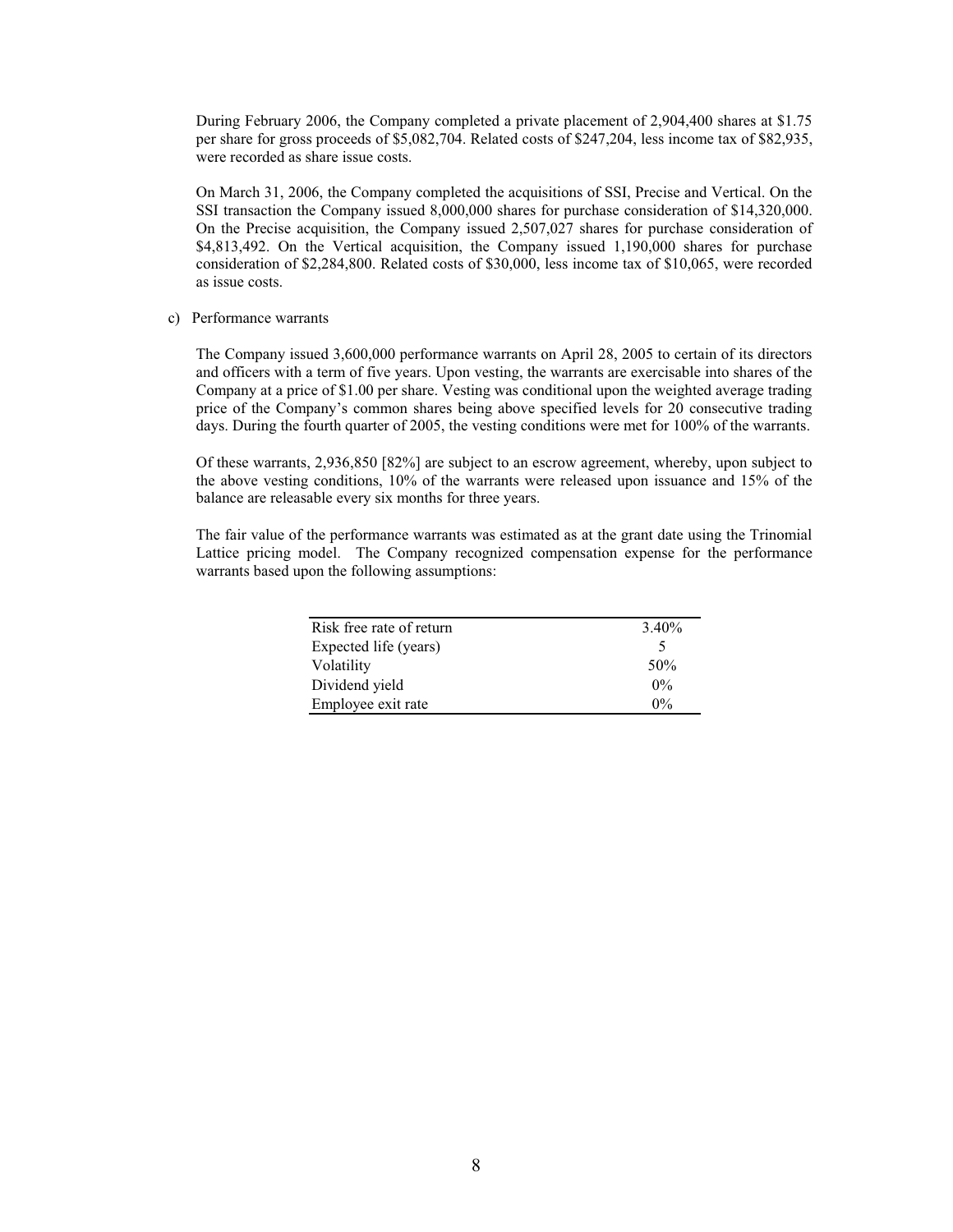#### d) Stock option plan

During 2005 the Company established a stock option plan to provide directors, officers, employees and consultants with the opportunity to participate in its growth and development. As at January 1, 2006, 1,445,000 options were outstanding at exercise prices between \$1.15 and \$2.50 per share, expiring during 2010. As at March 31, 2006, an additional 1,467,500 options were issued at exercise prices between \$1.75 and \$1.82 per share, expiring during 2011. During the quarter ended June 30, 2006, an additional 548,000 options were issued at an exercise price of \$2.07 per share, expiring during 2011. No additional options were issued during the quarter ended September 30, 2006.

One third of the options vested upon issuance and the balance vest in equal amounts on each anniversary over the next two years. Exercisable options were 959,167 at March 31, 2006, 1,139,611 at June 30, 2006 and 1,331,556 at September 30, 2006.

|                                 | Number of<br>Options | Weighted Average<br><b>Exercise Price</b> |        |  |
|---------------------------------|----------------------|-------------------------------------------|--------|--|
| Outstanding, January 1, 2006    | 1,445,000            | S                                         | 1.80   |  |
| Granted during period           | 1,467,500            |                                           | 1.78   |  |
| Exercised during period         | (35,000)             |                                           | (1.18) |  |
| Outstanding, March 31, 2006     | 2,877,500            | \$                                        | 1.79   |  |
| Granted during period           | 548,000              |                                           | 2.07   |  |
| Exercised during period         | (1,667)              |                                           | (1.15) |  |
| Forefeited during period        | (5,000)              |                                           | (1.15) |  |
| Outstanding, June 30, 2006      | 3,418,833            | S                                         | 1.84   |  |
| Granted during period           |                      |                                           |        |  |
| Exercised during period         |                      |                                           |        |  |
| Forefeited during period        | (25, 833)            |                                           | 1.86   |  |
| Outstanding, September 30, 2006 | 3,393,000            | S                                         | 1.84   |  |

The fair value of the options granted was estimated as at the grant date using the Black-Scholes option pricing model. The Company recognizes compensation expense for these stock options based upon the following assumptions:

| Risk free rates of return range | $3.71\% - 4.15\%$ |
|---------------------------------|-------------------|
| Expected life (years)           |                   |
| Volatility                      | 50 <sup>%</sup>   |
| Dividend vield                  | $0\%$             |
|                                 |                   |

Compensation expense and contributed surplus of \$572,220, (2005: Nil) relating to the stock options was recorded for the quarter ended March 31, 2006. For the quarter ended June 30, 2006 \$431,915, (2005: Nil) was recorded and \$261,872 (2005: \$128,312) for the quarter ended September 30, 2006.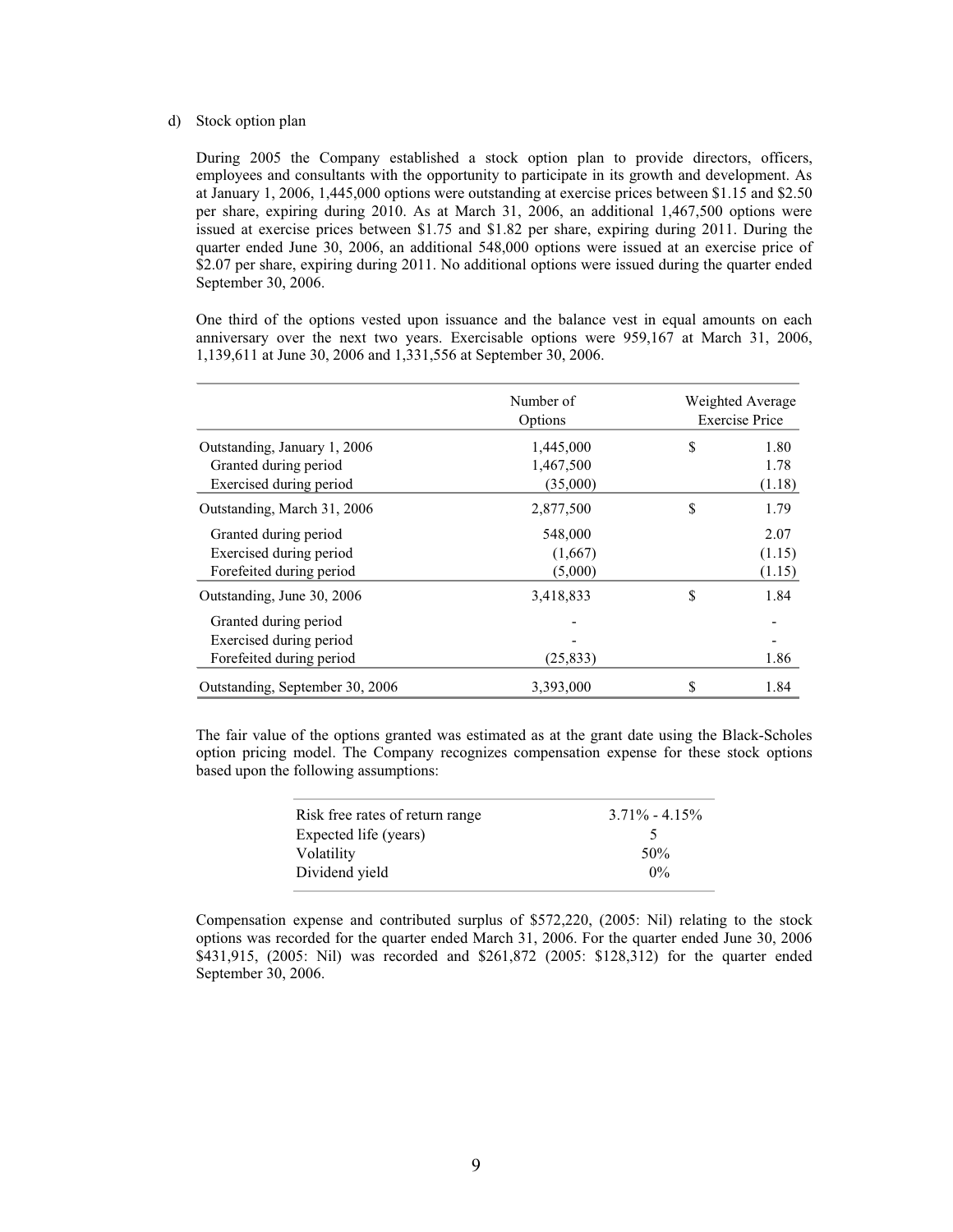#### e) Basic and diluted loss per share

|                                                                                         | Three Months Ended                               |            |               |                                          |               |                     |                    |                     |  |
|-----------------------------------------------------------------------------------------|--------------------------------------------------|------------|---------------|------------------------------------------|---------------|---------------------|--------------------|---------------------|--|
|                                                                                         | September 30, 2006                               |            |               |                                          |               |                     | September 30, 2005 |                     |  |
|                                                                                         |                                                  | Net Income | <b>Shares</b> | Per Share<br>Amount                      |               | Net Loss            | <b>Shares</b>      | Per Share<br>Amount |  |
| Basic and diluted income (loss) per share                                               | \$                                               | 182,751    | 41,718,232    | \$                                       | 0.00          | \$(1,187,566)       | 4,553,474          | \$<br>(0.26)        |  |
| Dilutive effect of:<br>Stock option conversions<br>Performance warrant conversions      |                                                  |            | 809,302       |                                          |               |                     |                    |                     |  |
| Diluted income (loss) per share                                                         | S                                                | 182.751    | 42,527,534    |                                          | 0.00          | \$(1,187,566)       | 4,553,474          | (0.26)              |  |
| Securities excluded from diluted loss<br>per share as the effect would be anti-dilutive |                                                  |            | 3,393,000     |                                          |               |                     | 22,894,003         |                     |  |
|                                                                                         | Nine Months Ended<br>September 30, 2006          |            |               | Seven Months Ended<br>September 30, 2005 |               |                     |                    |                     |  |
|                                                                                         | Per Share<br>Net Loss<br><b>Shares</b><br>Amount |            |               | Net Loss                                 | <b>Shares</b> | Per Share<br>Amount |                    |                     |  |
| Basic and diluted loss per share                                                        | S                                                | (475,768)  | 37,301,670    | S                                        | (0.01)        | (2,234,530)         | 3,420,421          | \$<br>(0.65)        |  |
| Dilutive effect of:<br>Stock option conversions<br>Performance warrant conversions      |                                                  |            |               |                                          |               |                     |                    |                     |  |
| Diluted income (loss) per share                                                         | \$                                               | (475,768)  | 37,301,670    |                                          | (0.01)        | (2,234,530)         | 3,420,421          | (0.65)              |  |
| Securities excluded from diluted loss<br>per share as the effect would be anti-dilutive |                                                  |            | 6.993.000     |                                          |               |                     | 15,763,175         |                     |  |

#### **7. Related party transactions**

Pursuant to a master supply agreement, the Company purchased property and equipment from a company controlled by one of its directors. The transactions occurred in the regular course of the Company's activities and are recorded at the exchange amounts, which is the amount of consideration established and agreed to by the related parties.

|                                |               | September 30,2006 December 31, 2005 |            |
|--------------------------------|---------------|-------------------------------------|------------|
| Purchases of capital equipment | 27.269.085 \$ |                                     | 13,235,793 |
| Amounts in accounts payable    | 296.716 \$    |                                     | 2,246,018  |

#### **8. Segmented Information**

The Company operates in two primary segments within the service industry in Western Canada: well servicing and other oilfield services. The well servicing segment provides well services through the use of service rigs and coil tubing units. The other oilfield services segment provides snubbing, nitrogen, production testing and equipment rentals, primarily providing support services to the well service business.

The accounting policies of the segments are the same as those described in note 1, significant accounting policies. The Company evaluates performance on net income before taxes. Inter-segment sales are recorded at current market prices and eliminated upon consolidation.